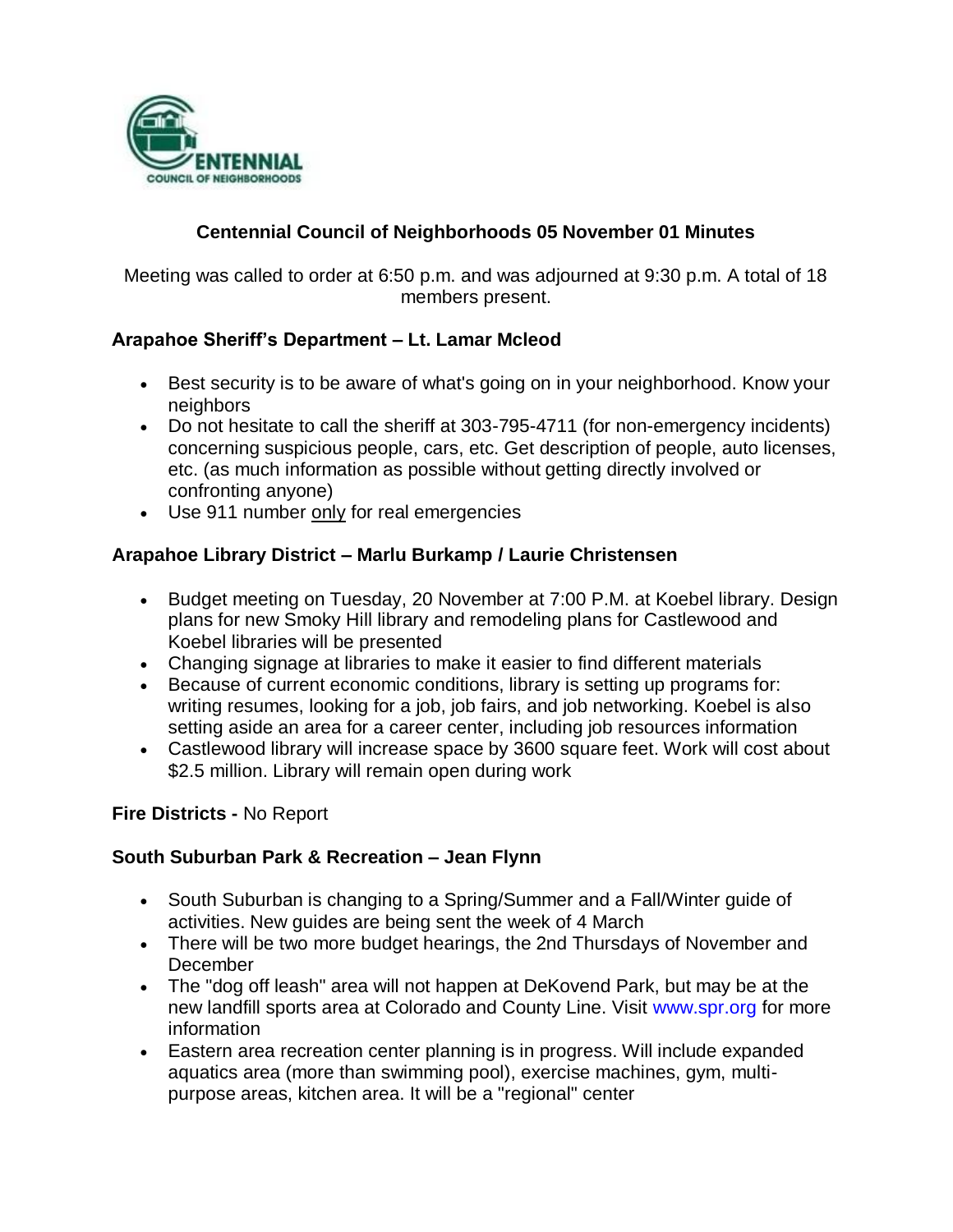#### **Arapahoe Parks and Recreation District - Rebecca Nash**

- Indian Lookout area broke ground for a new swimming pool near Picadilly & Riviera
- Playground equipment and picnic tables replaced at Pioneer Park
- Land for the recreation center has not been transferred to district as yet, located near Orchard and Buckley
- There will be a bond issue for the voters next May

# **City of Centennial – Ward III Councilwoman - Andrea Suhaka**

- Arapahoe Road from Colorado to Holly will receive an interim cover of asphalt till re-construction starts in 2002
- City hopes to restart construction projects next year after it gets some income from taxes

# **City of Centennial Mayor - Randy Pye**

- Two anthrax hoaxes called in to Centennial. Both cases will be prosecuted
- Centennial tax election is Tuesday, 6 November
- Copies of two proposed Centennial ordinances provided to members. Mayor would like CENCON to provide feedback on these issues. City Council will review these proposed ordinances in January. Copies will be placed on the City's web site for the general public to review

 Oversize vehicle parking Nuisances

- Mercer Group was hired to find a new city manager by mid-February
- City is looking for new office space. Current space only available until 31 December. New space will be on Arapahoe Road between I-25 and Jordan Road
- Participated in a video conference concerning the privatization of city services. All the participants were cities which contract out their services. Will be less costly for city residents
- City budget has been cut by 6.0%. Next budget meeting will be 29 November at 7:00 P.M.
- Land use management contract will be awarded the week of 5 November
- There is a 13 November meeting with CDOT with mayors and county personnel concerning transportation funding. Centennial will withhold support for future RTD projects unless current funding for TREX work in Centennial is resolved
- Founder's Day celebration at Family Sports Center (near Centennial airport) on 10 November at 5:00 P.M.
- Especially during these economic conditions, the citizens of Centennial should support businesses within Centennial, especially Southglenn Mall, which was a great supporter for the creation of the city, and which has just completed major renovations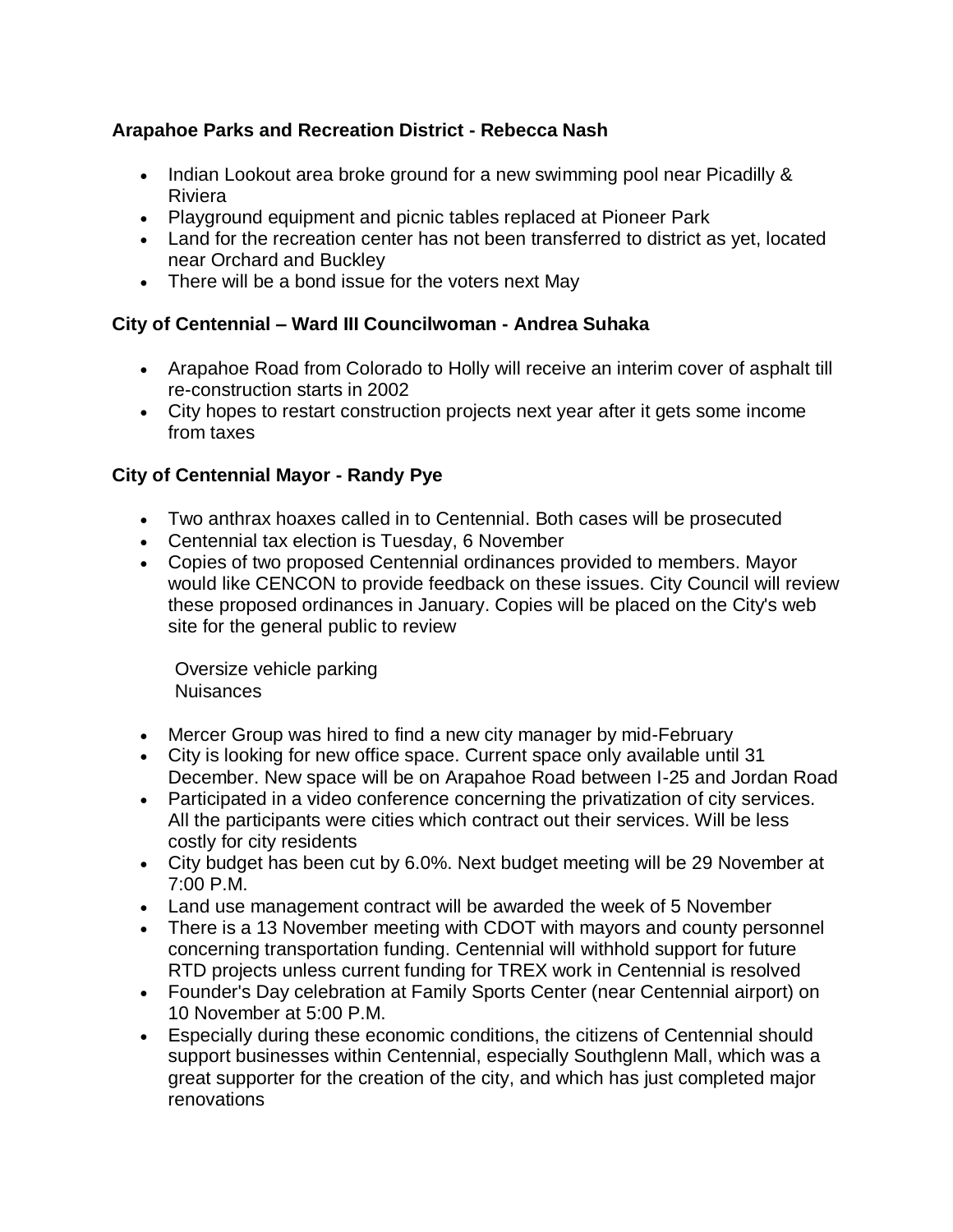- County will complete the road improvement projects that it started, even though Centennial will be responsible for future work
- City will spend about \$2 million for RTD light rail parking at Dry Creek over a 5 year period. There will be about 600 parking spaces
- Plans are to construct a "call center" and a retail building on Dry Creek at Dexter St. (across from Tony's Meats)

#### **Colorado National Guard – Captain John Brackney**

- Colorado National Guard Foundation is accepting donations to help the families of those National Guard members who have been called to active duty overseas and who have lost their normal income
- Make donations to the Colorado National Guard Foundation, in care of: Cpt. John Brackney, 6038 S. Clayton St. Centennial, CO 80121
- Donation is tax deductible
- Overseas soldiers cannot receive anonymous letters because of anthrax threat. If you know someone, write a letter specifically to them and make sure to include a return address on the envelope

# **Arapahoe County Commissioner – John Brackney**

- Airport noise reduction plan final decision will be made on 15 November
- Airport needs more money to increase security at Centennial
- FAA still wants to have scheduled service at Centennial airport
- Landing fees are still opposed, but an increase of \$.02 in the gas tax is being considered
- County is trying to work with DIA to handle all passenger flights, and with Front Range airport to handle all cargo flights, leaving Centennial to private and corporate flights. Write congressional members to express your opposition to having scheduled passenger flights at Centennial. Will cause problems with traffic, noise, security, etc.
- Because of the threat of terrorism, and the possibility of disruptions in normal way of life, it is a good idea to have one to two weeks supply of food and water available
- Government is trying to build up the supply of small pox vaccinations

# **Officer Reports - President**

- Starting in March 2002, the meetings will be held at the new library administration building near Centennial in the Library Conference Room. Meeting space is needed for the January & February meetings.
- Thanks to the volunteers for helping with the Centennial tax election
- After discussion, it was decided that CENCON will not make donations to any charities. If CENCON has excess funds at the end of the year, the following year's fee will probably be reduced